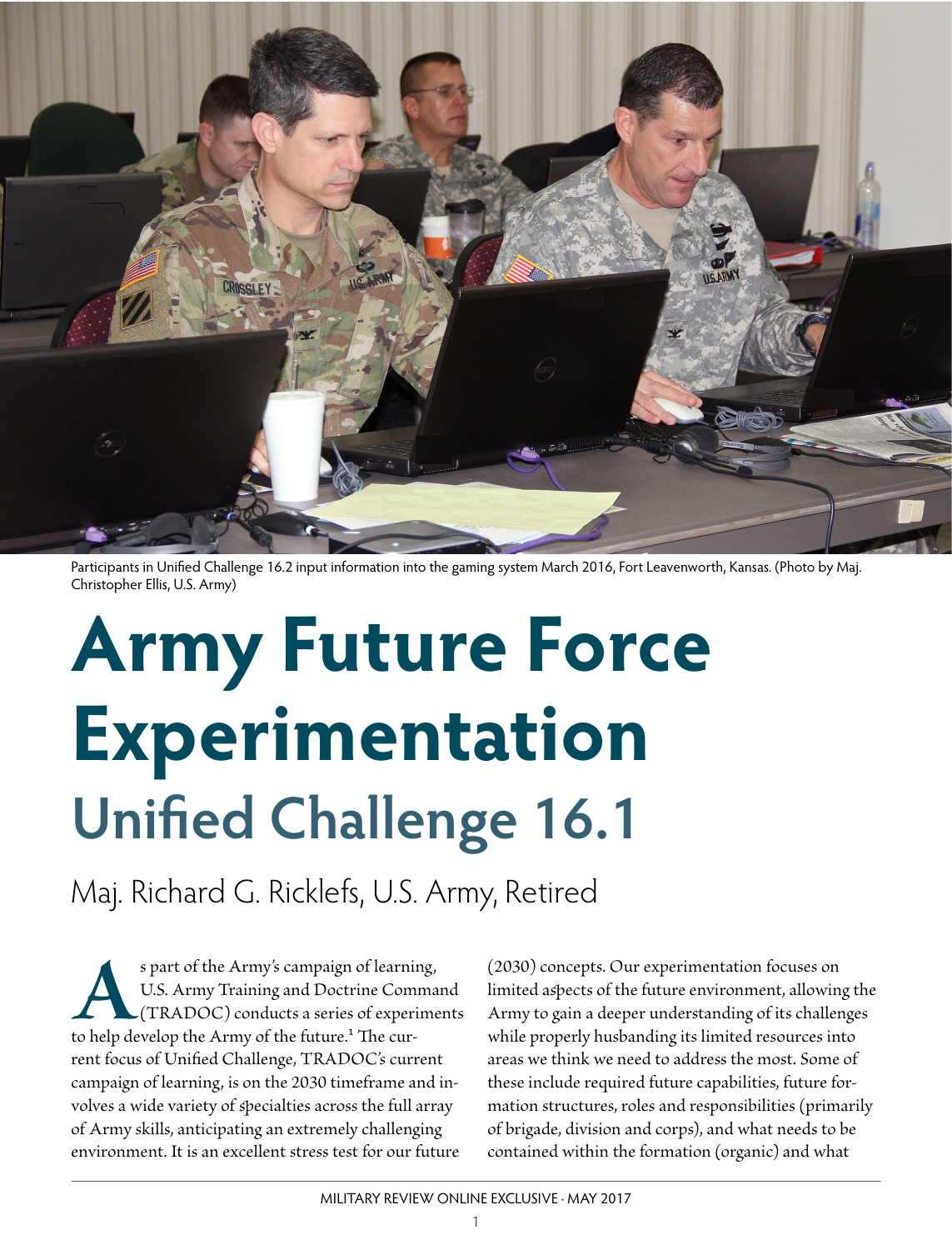formations need to access from other organizations (task-organized).

We innovate based on a reasonable understanding of the environment and capabilities that are likely to be available in that timeframe, while still having enough time to make those ideas and capabilities real and suffusing them throughout the future Army force. This "sweet spot" between big ideas and hard reality is most useful in maximizing the Army's ability to influence its future. Experimentation allows us to anticipate and adapt to future challenges before we invest our country's treasure in development and production of a force that might not be suitable for tomorrow's battlefield.

There is great effort to both discover answers to our critical questions and share that knowledge with others who need it. Our emphasis on building the Fiscal Year 2016 Campaign of Learning is to support cumulative learning, build up our collective understanding of key questions, and not waste resources relearning what some in the organization already know.2 Our desired end state is to provide rigorous experimentation that develops focused information that assists in updating operational and organizational (O&O) concepts. In other words, we want the best, most innovative concepts possible that we improve by testing them under stressful situations before people are placed in harm's way.

#### Methodology for Developing Experiment Parameters

The Army's Campaign of Learning uses a number of learning venues.3 Our responsibility at the Joint and Army Experimentation Division is to conduct experiments: putting capabilities and people in an environment and assessing what happens. We utilize different types of experiments based on what we need to learn. Game-based experiments (GAMEXps) or simulation-based experiments (SIMEXps) are our primary options. A GAMEXp is a multisided, turnbased, formally adjudicated game that uses a representation of forces and the environment for the purposes of assessing concepts and required capabilities at the organizational level (low resolution). It helps examine how groups of people and things behave and interact, and is better suited to qualitative issues. A SIMEXp is a multisided, real-time game with commanders and staffs (or at least parts of their staff). They use simulated

soldiers, equipment, and environments for the purposes of assessing concepts and required capabilities at the entity level (high resolution). It helps examine individual people and how things behave and interact, and is better suited for quantitative issues. In both cases, the key differentiator for Unified Challenge experiments is to provide credible evidence supporting our insights and findings—a challenging task given the complexity of warfighting.

We frequently alternate between these approaches, depending on our learning requirements, resources available, etc. When appropriate—as in fiscal year 2016—we conduct only game-based experiments. This is reflective of the initial stage of development for the O&O concepts we are supporting (e.g., a lower resolution GAMEXp is more appropriate for early development). As concepts mature, we rely increasingly on simulation-based experiments. In Fiscal Year 2017 we expect to conduct one GAMEXp and one SIMEXp.

## Unified Challenge 16.1

As part of our Fiscal Year 2016 events, we conducted Unified Challenge (UC) 16.1, a GAMEXp. (We have also now conducted UC 16.2, and we will provide analysis of that event in an upcoming article.) UC 16.1 provided a venue to determine the capabilities required by the theater army, corps, and divisions, and informed multiple initial O&O concepts. The initial O&O concepts are at the beginning of a multiyear effort to update and reflect a 2025 multidomain battle operational environment.

The experiment had three objectives:

**Maj. Richard G. Ricklefs, U.S. Army, retired,** is the lead analyst for Booz Allen Hamilton at the Joint and Army Experimentation Division, Headquarters Training and Doctrine Command (TRADOC) at Fort Eustis, Virginia. He holds a BA from the University of Minnesota, an MS from Defense Intelligence College (now National Intelligence University), and an MA from Cornell University. During his military career, Ricklefs served in a variety of command and staff assignments. Subsequent to his military career, he supported Joint Forces Command J7 ( joint force development), U.S. Africa Command in Stuttgart, Germany, and the Joint Staff J7 in Suffolk, Virginia.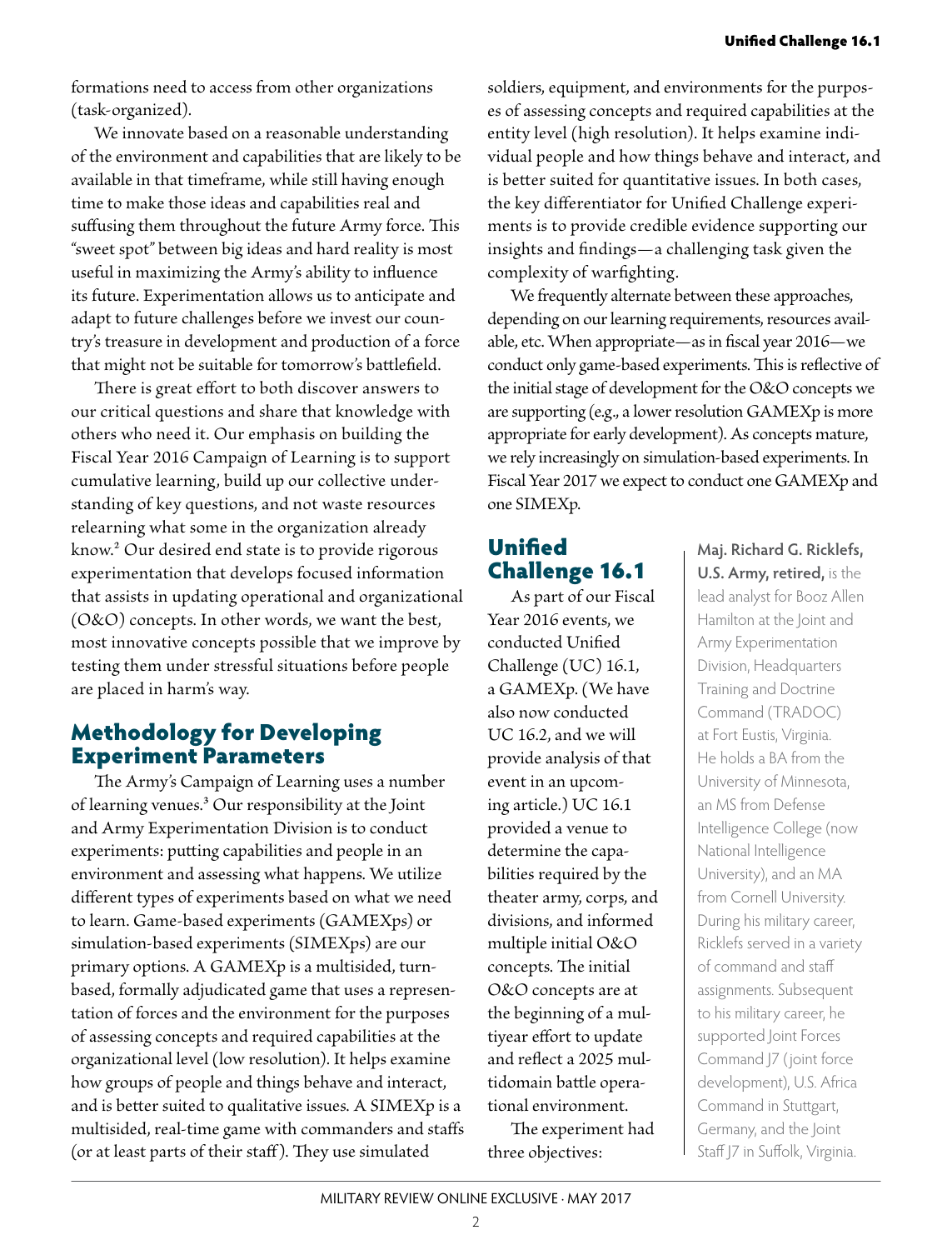- 1. Refine and update the Force 2025 and Beyond (F2025B) capabilities needed by the theater army, corps, and divisions.
- 2. Assess current formations for modification and identify new formations required in 2025 and beyond.
- 3. Refine and update what F2025B formations need to be organic or task-organized to the theater army, corps, and divisions.

An important learning demand was identifying what modifications are necessary to current Army command and support relationships so that we clarify roles and responsibilities. Other learning demands addressed force design, to determine

- how much of the force should be "enterprise-based" versus more self-sufficient,
- how to maximize capabilities to the tactical edge,
- how the future force can best deploy and array itself on the battlefield,
- the best balance of manned-unmanned teams, and
- the qualities our information network requires to maximize combat effectiveness of the future force. In seeking answers to these learning demands during

UC 16.1, the following four thematic areas emerged from our analysis of the experiment outcomes:

- tension between command and support relationships;
- clarification of roles and responsibilities between Army echelons, unified action partners and joint, interorganizational, and multinational partners;
- considerations that address interdependency vice self-sufficiency; and
- warfighting effectiveness of a largely enterprise-based force.

## UC 16.1 Design and Planning

UC 16.1 began long before teams arrived at Fort Leavenworth, Kansas, to conduct the main event. In addition to the standard planning meetings, we conducted a "Set the Experiment" event as part of our preparations. Its purpose was to establish conditions for conducting experiments in a given scenario, driven by the experiment objectives and supporting learning demands. Inputs to UC 16.1 also included

two Future Force Design seminars (the second was attended by Chief of Staff of the Army Gen. Mark A. Milley, who provided guidance on our way forward),<sup>4</sup>

- the first TRADOC commander-led "How the Army Fights" wargame,
- O&O concept updates,<sup>5</sup>
- a Learning Demand Review Board,
- a production workshop (to develop a concept of operations, etc.), and
- a significant research effort to identify appropriate science and technology enablers.<sup>6</sup>

This GAMEXp took a top-down approach, focusing on echelons-above-brigade formations (i.e., theater army, corps, and divisions). The participating brigades looked at the implications of the higher echelon operations to their O&O concepts. Our follow-on experiment, Unified Challenge 16.2, looked at brigade-level formations, their O&O concepts, and how they integrate into their higher echelons, in a more bottom-up approach.

Participants in the GAMEXp included two former division commanders; seven former brigade commanders and twenty-three former battalion commanders; U.S. Air Force, U.S. Marine Corps, Department of State representation; and a British military representative. Participants were from the relevant combatant commands and all TRADOC centers of excellence. This brought operationally savvy players together with future-concept authors to provide a rich team of experts to address a very challenging situation. To provide the clash of ideas and drive innovation, we utilized threat experts who were free-thinking—and more than a little devious—to provide a credible representation of our future opponents. This clash of ideas is critical to challenging our ideas and developing new approaches to potentially radically different threats.

In UC 16.1, the first vignette involved phase II (seize initiative) of an operation, first utilizing the "base case" force and 2020 O&O concepts.7 Vignette 2 was a phase III (dominate, major combat operations) construct. Once the base case plan was completed, the core team that developed the plan briefed all participants (including the Red Team). Then all teams learned the "advanced case" capabilities and repeated the same operation using a 2025 era O&O concept with additional science and technology enablers. The teams planned with these more advanced designs and capabilities, and then briefed to the whole group. The Red Team then took time to assess the situation, plan, and then brief their formation's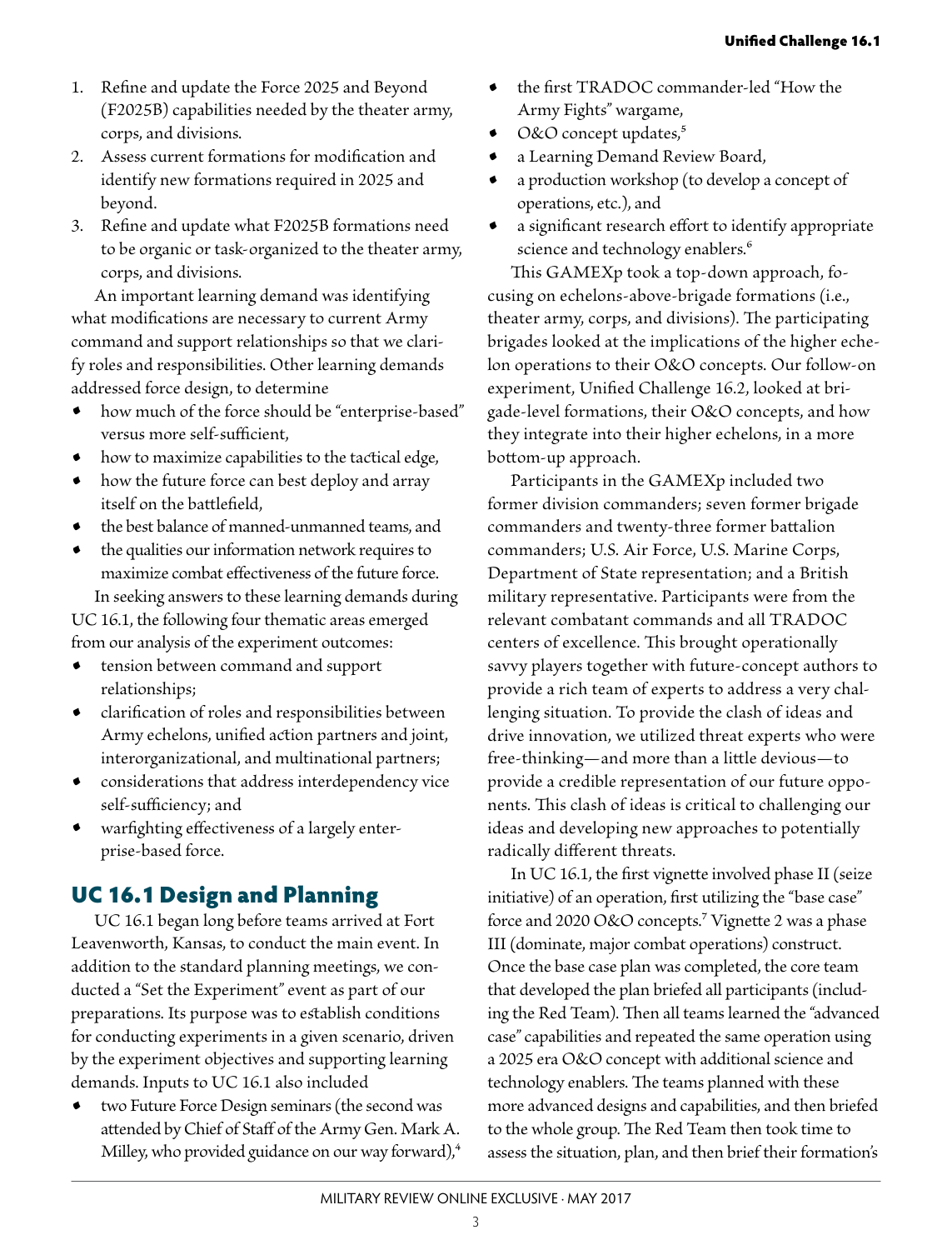actions. While Red was assessing and planning, the Blue Team conducted excursions to look at specific topics of interest in a seminar format. This allowed us to get at our primary learning demand, the vulnerabilities to our network. It also highlighted the need for some better-refined command-and-support relationships between higher and lower echelons, and contributed to answering our other learning demands.



Team leaders from Unified Challenge 16.2 discuss challenging issues determined during game play at Fort Leavenworth, Kansas. (Photo by Maj. Christopher Ellis, U.S. Army)

## UC 16.1 Data Collection

Beyond having an analysis team integrated throughout the experiment, we used multiple overlapping data collection methods to maximize our probability of success in achieving our objectives. Our experiments utilize online discussion boards, surveys, facilitated discussions, player templates for planning inputs, and excursions to ensure we address a rich array of questions from the whole community of interest. The game design also included assessment groups, which are essentially functional subject-matter expert participants that were then tasked to assess the operational outcomes of the experiment and facilitate focused learning. We designed data collection to rigorously answer as many of our research learning demands as possible and to facilitate our postevent analysis.

We also invited senior leaders to meet for discussions during working lunches. These were rich discussions in a more relaxed environment that contributed to our learning effort. We were able to steer these discussions toward issues we felt required additional thought to ensure we met our experiment objectives.

#### UC 16.1 Outcomes

The following are the key outcomes from UC 16.1, organized according to their relationship to the learning demands.

**Echelons-above-brigade outcomes.** These cover findings related to organizational decisions regarding theater army, corps, and divisions.

- A theater army can function as task force or functional component command for short-duration contingencies. Higher intensity or longer duration contingencies exceed the capabilities of the theater army.
- Echelons-above-brigade maneuver-support assets need technology and weapon systems to provide timely and seamless integration to supported brigade combat teams.
- The Multi-Modal Distribution Company had the highest potential payoff in terms of reduced risk to soldiers. It provided multiple domains for resupply and provided greater distribution flexibility across multiple domains (modes, nodes, and routes) in an austere environment.8

**Network-related outcomes.** These summarize the findings regarding the Army's capacity to wield communication tools to maximum effect. All of the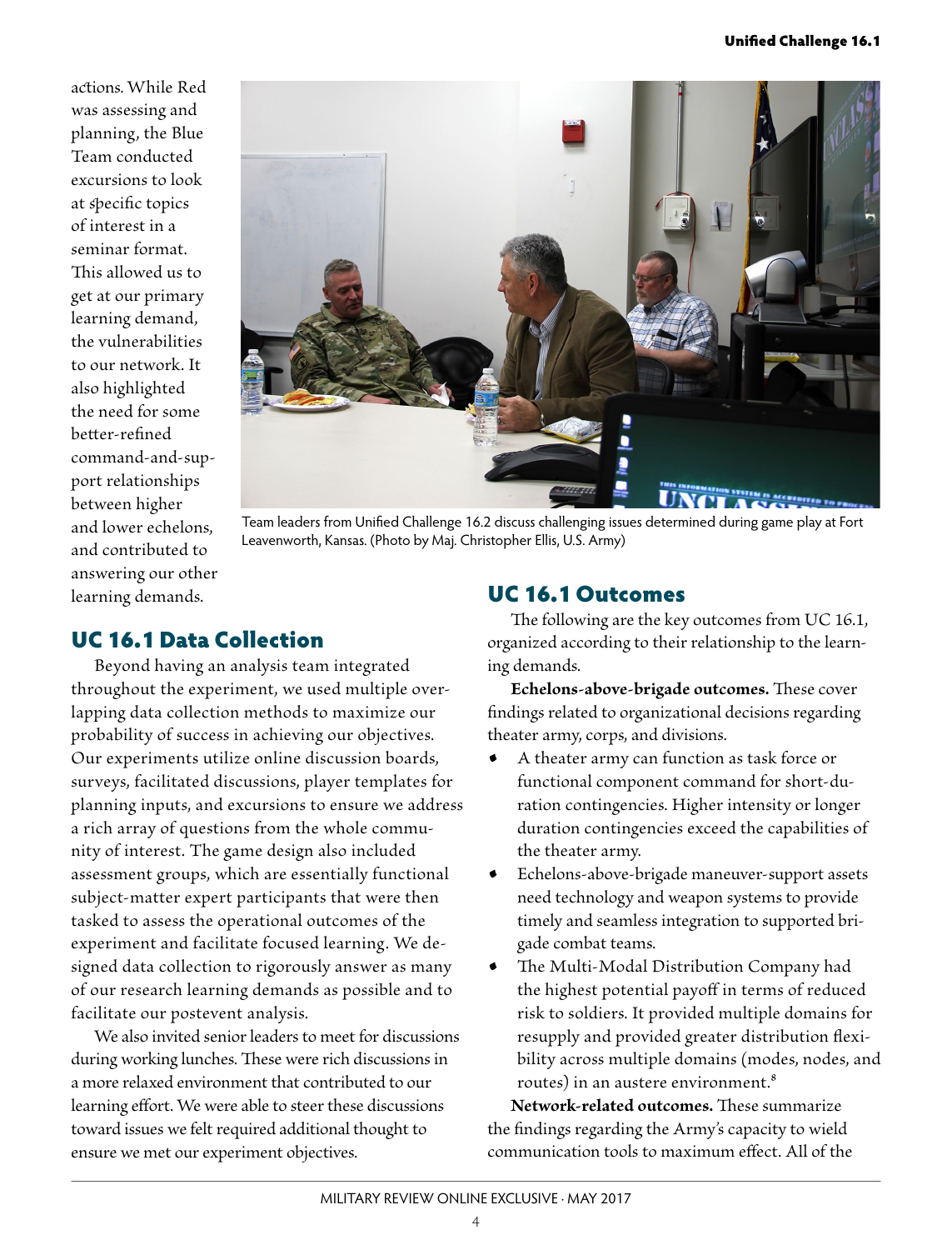outcomes can be understood as describing how the Army's ability to realize the potential benefits of the intelligence enterprise is dependent on robust and secure communications, which requires well-designed systems and proficiency at using them.<sup>9</sup>

- Cyberspace is a significant dilemma and a challenge to future operations as evidenced by the desire to have organic friendly offensive and defensive cyberspace capabilities. A large part of the challenge stems from each commander's inability to articulate requirements, since cyberspace operations are a relatively new area of concern at the tactical and operational levels, and because they are more highly classified.
- The Integrated Fire Control Network and the Integrated Air and Missile Defense Battle Command System were effective and provided air defense with a common centralized fire control and mission command network.
- Tactical commanders lacked the ability to accurately understand, visualize, and describe the positioning, navigation, and timing environment. **Operational outcomes.** These describe what

entities and individuals need to be aware of to be best prepared for likely future operational environments.

- The future force will need the "next evolution" of suppression/destruction of enemy air defense.<sup>10</sup>
- During a high-intensity conflict threat environment with anti-access/area denial, it is a challenge for the medical company to plan and coordinate for prolonged medical care before medical evacuation is available.
- The concept for Army special operation forces mission command of larger conventional force attachments is plausible. However, the general officer-led

special operations joint task force has limited organic capability and capacity, requiring nonorganic augmentation and enablers to effectively command and control and support conventional force operations.

- Army field-support brigades perform both generating force and operating force missions, often leaving them unavailable to deploy with their supported division and forcing them to conduct split operations.
- Trust among team members must be established before an operation. Trust cannot be accelerated, or "surged."

### UC 16.1 Results and Next Steps

In UC 16.1, the focus was on the theater army, corps, and division O&O concepts, with implications for the brigade-level O&O concepts. For UC 16.2, that focus was reversed, with experiments examining brigade level and seeing the implications for echelons above brigade.

We informed force-effectiveness issues and metrics to confirm that changes actually will improve the force. We also identified opportunities and future capability needs as well as developed a more refined understanding of the operational environment of 2030. As part of our effort to share learning, we are careful to provide output to both the Army Warfighting Challenges and the capabilities needs analysis process. Outcomes from UC 16.1 also fed the Unified Quest Deep Futures Wargame, which, in turn fed back into UC 16.2 and effectively supported the current campaign of learning; this should lead to a more effective future force capable of fighting and winning in the complex operational environment we expect in 2030 and beyond.

#### Notes

1. For the definition of campaign of learning, see Training and Doctrine Command (TRADOC) Pamphlet 525-8-2, *The U.S. Army Learning Concept for 2015* (Fort Eustis, VA: TRADOC, 20 January 2011), 62, accessed 22 May 2017, http://www.tradoc. army.mil/tpubs/pams/tp525-8-2.pdf. The current campaign of learning is a multiyear effort of intellectual (studies and analysis, concept and capabilities development) and physical (experimentation, evaluations, exercises, wargames) efforts that supports future force development. It is an Army-wide effort within a joint and multinational context, managed by the Army Capabilities Integration Center. See "The Campaign of Learning," milSuite Wiki, last modified 21 March 2017, accessed 27 March 2017, https://www.milsuite.mil/wiki/The\_Campaign\_of\_Learning (CAC required).

2. "The Campaign of Learning."

3. Force 2025 and Beyond generically refers to all of the various learning venues supporting the Army's Campaign of Learning as "Force 2025 Maneuvers."

4. "Unified Quest," Army Capabilities Integration Center website, accessed 22 May 2017, http://www.arcic.army.mil/Initiatives/ UnifiedQuest.

5. Ibid.